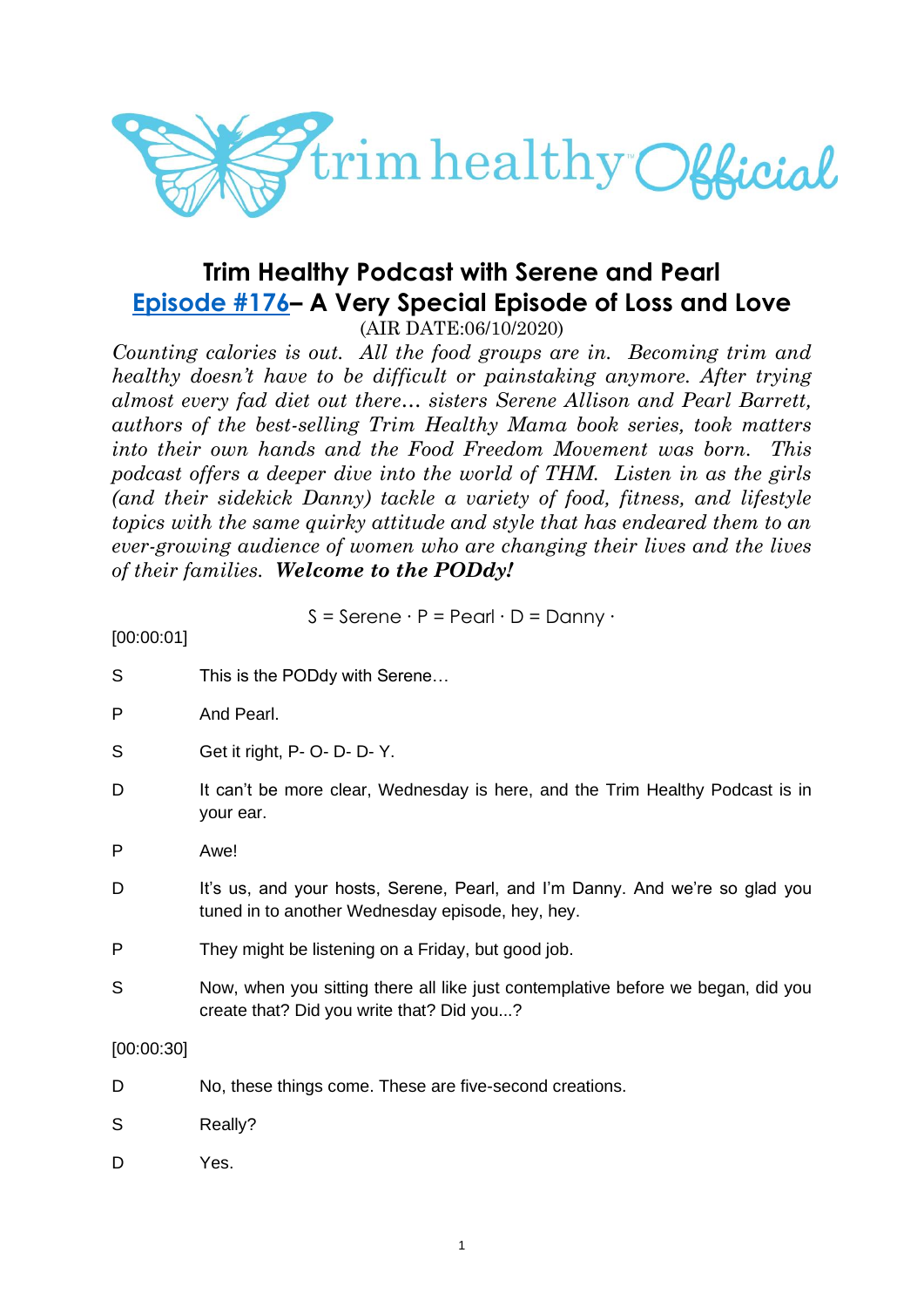- S Very talented.
- P They're just your brilliance, just your brilliance, Danny?
- D Well, it's a really high IQ, Sorry.
- S I don't believe him. I think he wrote it last night in his bed and planned it and then was rehearsing it in the car ride over here.
- D That's what I'm doing, looking at my phone, going through my library of writings where I'm like, ooh, the girls will really be impressed with this. Not at all. But, hey, it's a podcast, and, I mean, in a world filled with things you don't even know what to believe in, it's good to be able to get to people that you trust. And if you've been listening this long, we've just got to say we're grateful for your trust.
- P Totally. But sitting here with Serenie, I know that if you're listening, you are part of our lives. We've shared our struggles, we've shared so much together. And so I know that Serene's been going through something, and then I said, do you want to talk about it? And she's like, well, why not, right? A lot of other women relate, and it's no big secret.
- [00:01:36]
- P And so, Serene, you can just share. I just guess we should have a conversation about it, because it's like you're in our lives, you PODdy listeners are in our lives. And maybe, I don't know, Serene, maybe you can just share how you're getting through all this, what you're going through.
- S Oh, yes, because... And, well, just to just blurt it out there, so my husband and I, we were having a baby, Baby Number Ten. And I know it sounds like, oh, well, Baby Number Ten...
- P Nothing to be excited about.
- S Yes, but it was huge for us. It was probably more, don't get me wrong, I wasn't not excited about all the others, I really, totally was, I'm a baby-lover, I'm a baby maniac, but this one was actually so beyond even more exciting. I think it becomes more precious... Well, to me, it becomes more precious the more you get closer to the point where, well, this season could be over soon.
- P You're 43, right?
- S Yes. And, also, I think even beyond that, just as you get older, I just think just more of an appreciation for the preciousness of life. I think you just go through things and you just realize how fragile it all is, and...

[00:02:43]

P No, you had been... Well, Solace is what, two and a half now?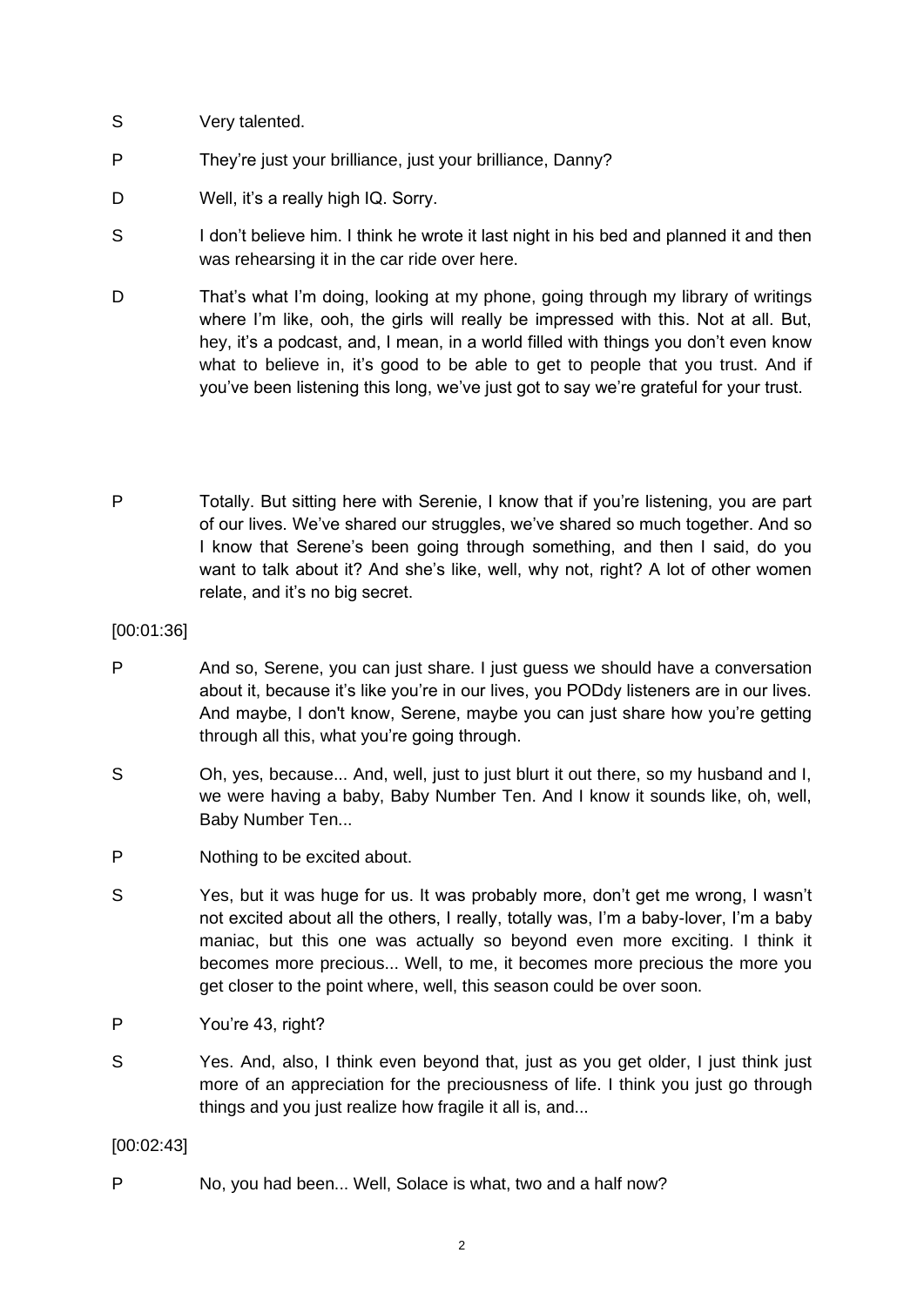- S Yes.
- P And so you were trying.
- S Yes.
- P You were trying. Because you were like, Pearl, I know I've got one more in me.
- S Yes, oh, yes. Oh, totally. Yes, we were so excited. When I saw that line on the pregnancy test, I fell to my knees straightaway in my toilet, alone, and straightaway was just like, oh, thank you! I just couldn't believe it. I was just so overwhelmed with gratefulness to carry life again. I was just so overwhelmed with such...And it was just straightaway this sense of immediate love, of immediate connection and of immediate protection, like immediately it was just the focus of all my thoughts. But, actually, it's not like focus of all my thoughts and disregarding the others. I became a better mother. In that week I knew I was pregnant.
- P You did.

#### [00:03:35]

- S It was one week that I was pregnant. This whole conversation is the fact that I ended up miscarrying this sweet baby. But in this whole week I knew I was pregnant, I was such a good Mum, I really was.
- P Why?
- S Well, I just felt freshly...
- P Because you had a new identity.
- S Well, yes, I just felt freshly motherly.
- P Oh.
- S And I don't know if it was the hormones or whatever, I mean, not like I'm a bad Mum, normally...
- P No.
- S But life is busy, you've got to go here, do this math test, and just life is... You order your family around so it runs smoothly, and you do it with love, but there can be some firmness. But I just felt like I was just Mother Ducky.
- D I think a baby too makes us feel loved.

[00:04:13]

- S Yes.
- D We feel loved on.
- P Awe!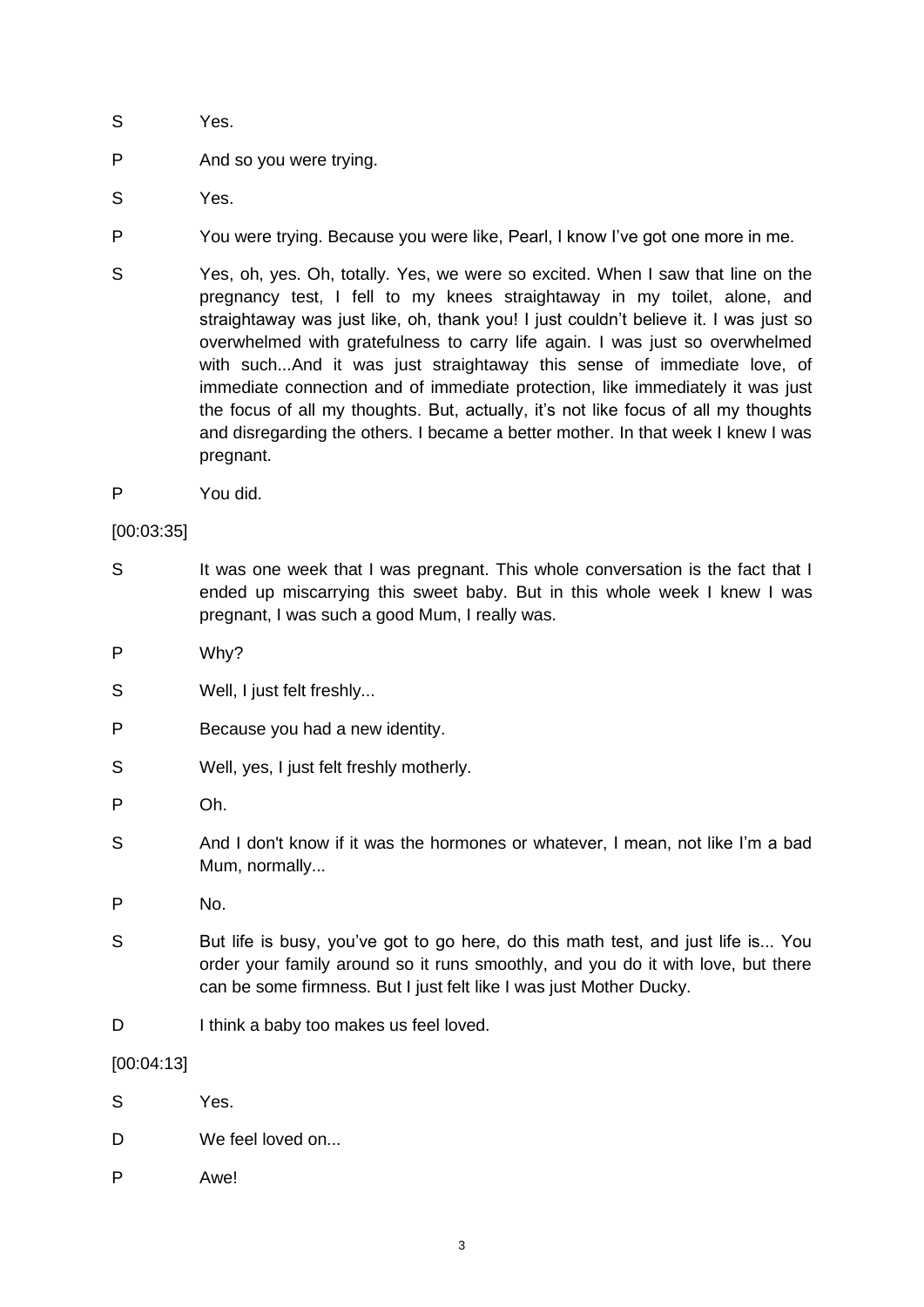| D          | By God                                                                               |
|------------|--------------------------------------------------------------------------------------|
| S          | Yes.                                                                                 |
| D          | We feel loved on by the baby somehow.                                                |
| S          | Yes.                                                                                 |
| P          | Yes, that's so true.                                                                 |
| D          | This baby                                                                            |
| S          | I felt love. I felt like my baby loved me.                                           |
| P          | Yes.                                                                                 |
| D          | Yes, it's the best birthday.                                                         |
| S          | Yes.                                                                                 |
| [00:04:27] |                                                                                      |
| D          | Like you're the special one now.                                                     |
| S          | Yes.                                                                                 |
| D          | Any time I see a pregnant woman in public, I out of discipline don't kiss her belly. |
| P          | Because you want to.                                                                 |
| D          | It's just discipline.                                                                |
| P          | Yes.                                                                                 |
| D          | I just want her to know that she is the birthday girl                                |
| S          | Yes.                                                                                 |
| P          | Yes.                                                                                 |
| D          | And all of the universe is lining up to protect her and her baby                     |
| Ρ          | Yes.                                                                                 |
| D          | And I will go war for her, and I've never met this woman.                            |
|            |                                                                                      |

- [00:04:46]
- S Well, I did. I felt like a birthday girl. And when I waltzed up the stairs last time we did a PODdy, I was pregnant with this sweet baby, and I just wanted to shout from the rooftops. I wanted to tell you, Danny, and Lesley and John and just scream to everybody that I was having this wonderful baby, because it was just so exciting. A new life that never existed before in this whole history of the world was existing now, and it was mine and my husband's, and it was so exciting. And I just remember pushing my babies on the swing when I got home from that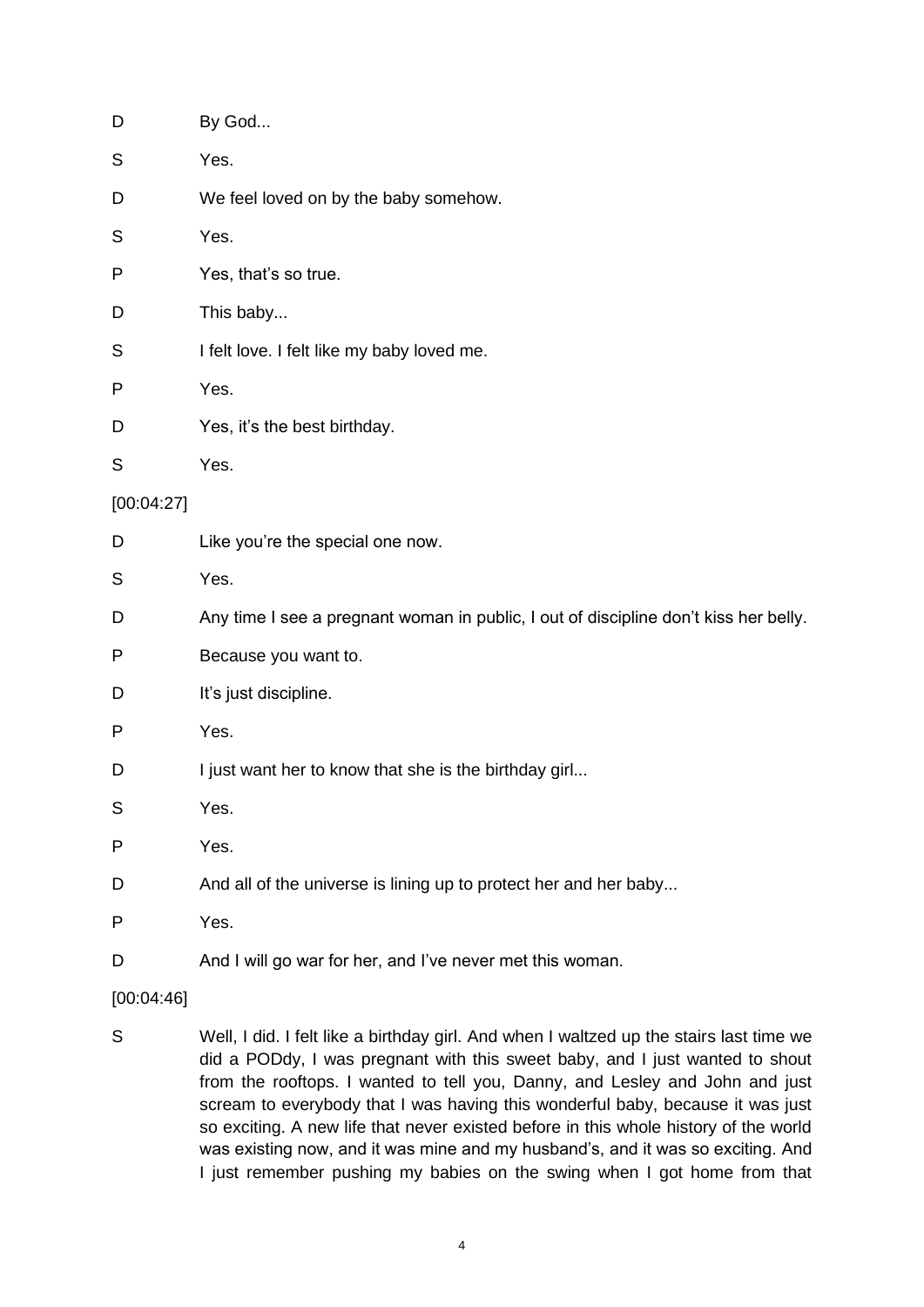PODdy, and it wasn't pushing my toddler, Remi, and my baby, Sollie, I was pushing three. I was very, very aware that there was three babies there with me. I'm just bringing you into the mindset. And if you've, of course, been pregnant or experienced a miscarriage, you know where I'm going. But just maybe even men listening, or whatever, the mindset of... As soon as a woman carries life, there is this incredible, deep connection. It doesn't matter if it's one hour alive or you're... There is this deep thing, and I was just very aware. And the next day I went to Sprouts and bought my prenatal vitamins and all my stuff, and I was so excited, I was just so excited...

- P Yes, names, talking about names.
- S Oh, talking about names, working out the due date and just... It was consuming and exciting.

# [00:06:00]

- D It was like a new chapter in your life.
- S It was. It was so exciting. And every time I went upstairs to my room, even though I'd seen it a million times, I had to pull the pregnancy test out of the box and look at those two lines again.
- D Did you?
- S Every time.
- P You kept taking more and more too.
- S And every time I'd... Yes, I had three positives. And every I took it out of the... But there was one positive I'd like the best, that was the brightest one, right. So that was the only one I kept looking at too.
- D Did you name your positive, your favorite positive?
- S No, I didn't, but every time I'd bring it out...
- D A little weird, okay.

#### [00:06:24]

- S It was just like I gave a big smile, a big smile again.
- P Do you know what's so sad about...? I'll let you tell your story, Serenie, and...
- S No, you keep going on. Yes.
- P Just because I know so many women have been through what you're going through, but when we had our housefire... I kept my positive pregnancy tests for every one of my children and the one I lost, and they were in this special box. So one thing that is sad to me over what I lost, we lost all our pictures and stuff, but I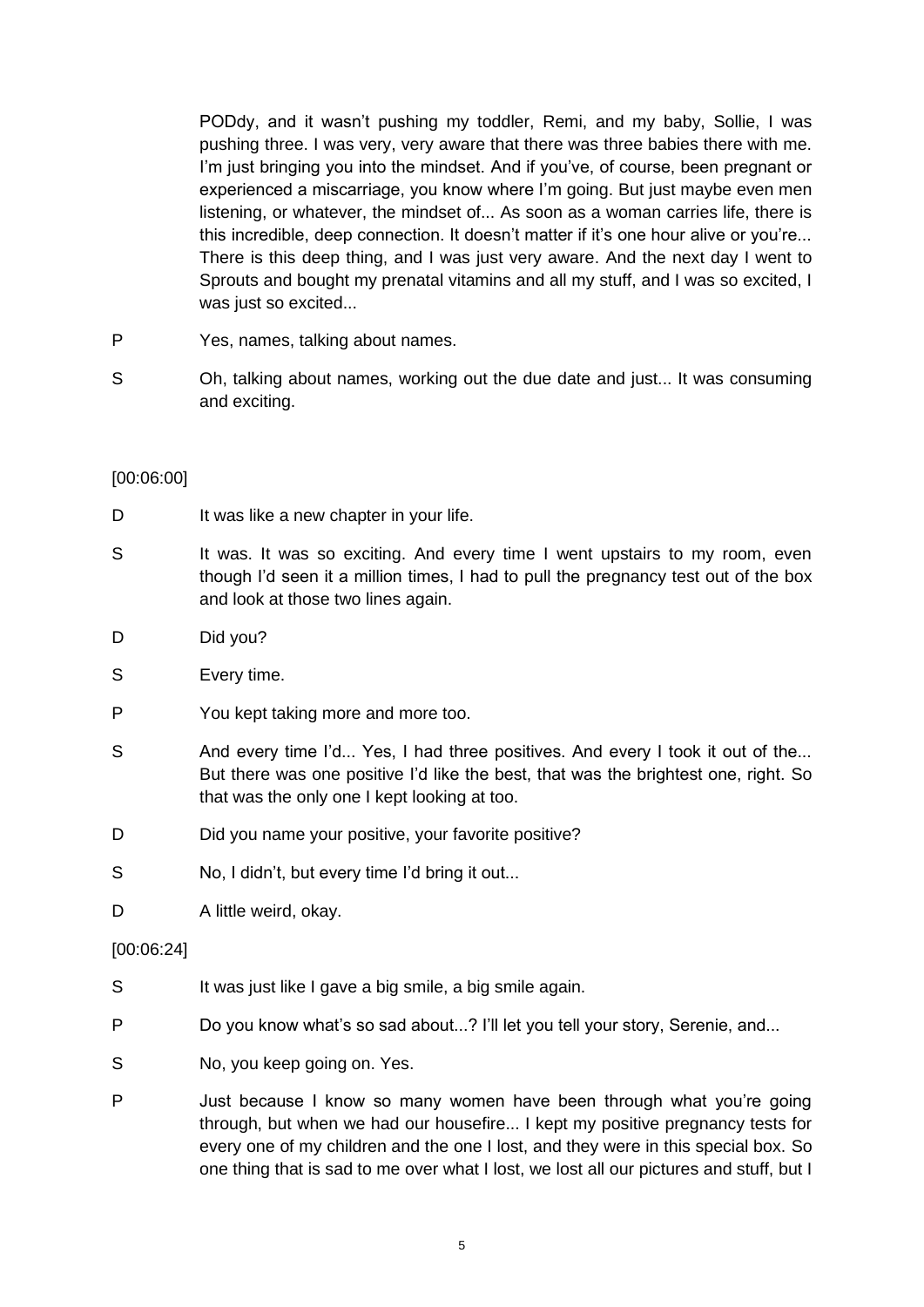lost my pregnancy tests. Even after all these years, I would go back and just look at them, because I'd get that feeling of just like the fascination, the awe and wonder

- S Yes.
- P This means new life, this was Meadow, this was Bowen, you know...
- D And it's the first announcement of that new life.
- P Yes, it is.
- S Yes.
- D The pregnancy test is almost like the stork...
- S Yes.

# [00:07:09]

- P Yes.
- D That comes, the fabled stork that is the bringer of the news that you have a new baby.
- S It's that invitation to the excitement. It's like, you have been invited to...
- P Here's your proof.
- D Yes.
- S Yes. And, I don't know, that's just so exciting. And, yes, like you said, Pearl, it brings you back. Every time I looked at that pregnancy test, it reminded me of that moment when I fell to my knees a few days before when I found out that I was pregnant. It's just, it brings you to that most incredible moment where that miracle happened. And I was telling my husband, hey, we've had nine children prior to this, and one previous miscarriage 18 years ago, but still it was so exciting to see that line on the test. Because I said, hey, this sounds such a terrible analogy, please don't be offended, people, but my point is there's other things that we love in life, right, maybe travelling to a certain country or whatever.It's like you may have travelled quite a bit, but I only got to see that line... That was the tenth time. It wasn't even... Just my fingers on my hand. It's like something so amazing that really wasn't a lot of time. All the days I've lived, 365 days in a year, still only ten times have I seen that line.
- [00:08:26]

P Yes.

S So I was telling him how precious it was to see that line even though we've got a lot of children. So please don't get hurt if you've struggled with fertility and you haven't seen one line. I'm not trying to be offensive or being rude by saying that. I'm just saying that the preciousness never goes away even if you have many.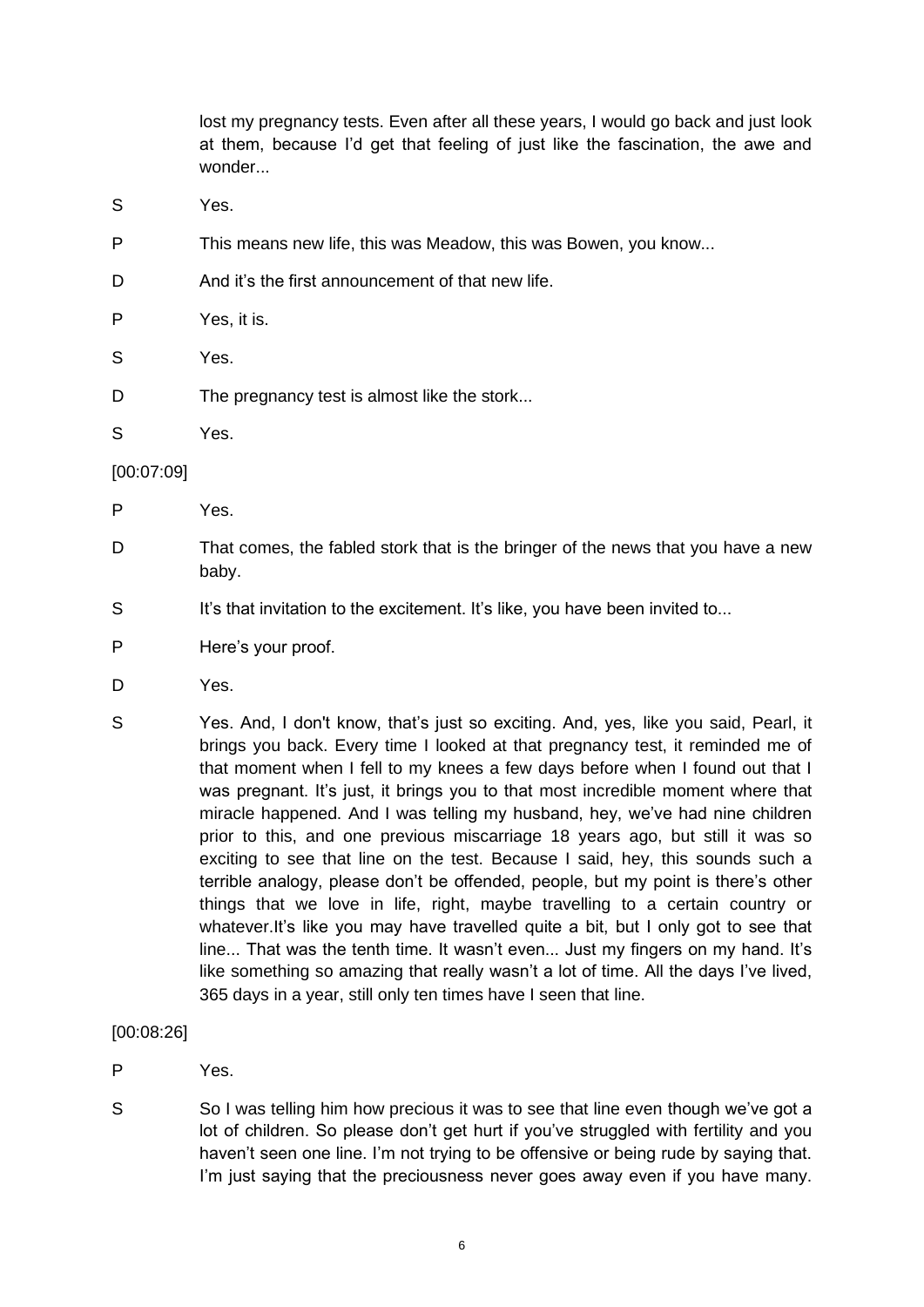And there's a verse in the Bible that says, the empty womb always cries out. And that's just how I felt. But, anyway, Pearl was just like, you might as well just share your story, and I'm happy to. And I'll tell you why I'm happy to. Because I want it to not be something that I'm afraid to tell, like it didn't exist. Because my baby does exist, because I believe that life begins at conception and life is eternal. And so I felt honoured for my husband and I to bring that baby into eternal life. And so I'm grateful that even though we went through a painful week and that we've had loss, we really have gain. And the sweetest thing that happened was, I was crying, and my daughter, Chalice, when I first told her that I was pregnant, she just started having tears spitting out of her eyes, tears of joy spitting out of her eyes. Now, she's been through a lot of times when I've told her I was pregnant. She's like, oh, yay, Mum. But that was it, right. And she was very happy. But this time, it was like tears of joy. It was so special. And so when I told them that I thought I was losing the baby, they didn't want to give up.

- P Yes.
- D Wow.
- S They were like, no, no, Mum, the baby lives. No, words are powerful, say the words. And it was just going on. But my one son, Cedar, came up to me, and he said, Mum, he said, you never know what God's going to do. God makes all things special. Look at me.
- D Wow.
- S And he was the one 18 years ago where I lost a baby at 11 weeks. I actually saw the baby and held the baby.
- D Oh.
- P Yes.
- S And we have it buried in a little rosebush. But I wouldn't have had Cedar had I not lost that child. And I know that he's not a replacement for that child, but God just made something beautiful out of the sad situation. And He made it so beautiful, you couldn't choose it the other way.

#### [00:10:34]

- P Yes.
- D Yes.
- S It's not like he's a replacement child, because I know that other child lives, so I got two instead of one, but the thing is that it's so beautiful this way, I cannot imagine my life without Cedar, that it brought perspective to this time.
- P Hey, you're listening to the PODdy with Serene and Pearl. And I'm Pearl. And who are you?
- S I'm Serene.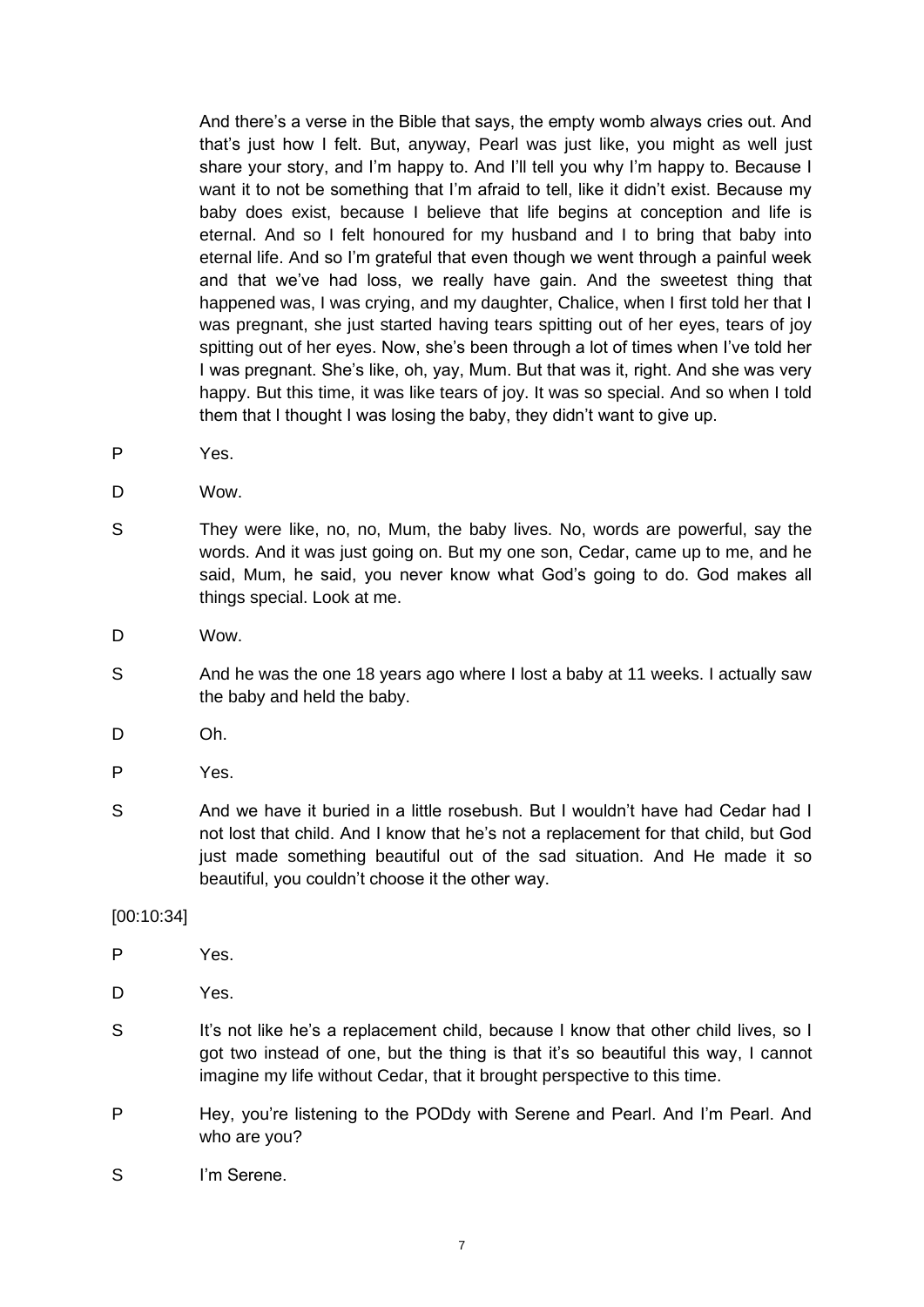- P Hey, we're talking about Buffy, Serene. You slept with your Buffy last night?
- S Yes, I slept with Buffy, and my husband.
- P And Buffy.
- S With our husband, with... No, start again.
- P Buffy and you have a husband.

#### [00:11:05]

- S Start again!
- P No, that was good. I'm leaving that in.
- S Aw.
- P Buffy makes bedding that is earth-friendly and cruelty-free. And Buffy, the people behind Buffy, not Buffy itself, because Buffy is your cover on your bed, they spent sleepless nights worrying about the impact that the bedding industry has on the environment and has on your health.
- S Hey, literally, listen, I was looking into it when I was having my new baby, I was like, well, let's just start getting some natural bedding just to help with the breathing and everything, when you look at the chemicals that people put, just crazy, in bedding, and we sleep right next to, our faces next to it...Buffy's products use sustainable and recyclable material, and they use 100% plantbased designs. Eucalyptus fabric is the key fabric that they use, and it is so incredibly soft on the skin.
- P It's softer than cotton.
- S It's hypoallergenic. And the high thread-count shuts out dust, mould and mites for a way healthier sleeping environment.

[00:12:06]

- P Now, Buffy has a new cover. It's called the Breeze. And it regulates your temperature. 100% plant design and is breathable, and it keeps you at a comfortable temperature all night.
- S Let me tell you how much I love Buffy. I have brought two Buffy's for my own room, one for our bed and one for the little couch where we watch a good movie from time to time.
- P I have my Buffy every night... My Buffy is also my movie-watcher.
- S Yes. Oh, you need two.
- P The Breeze, let's talk about this new cover, the Breeze. It brings wellness to your bed. So why not choose 100% plant-based bedding that's better for you and better for the earth?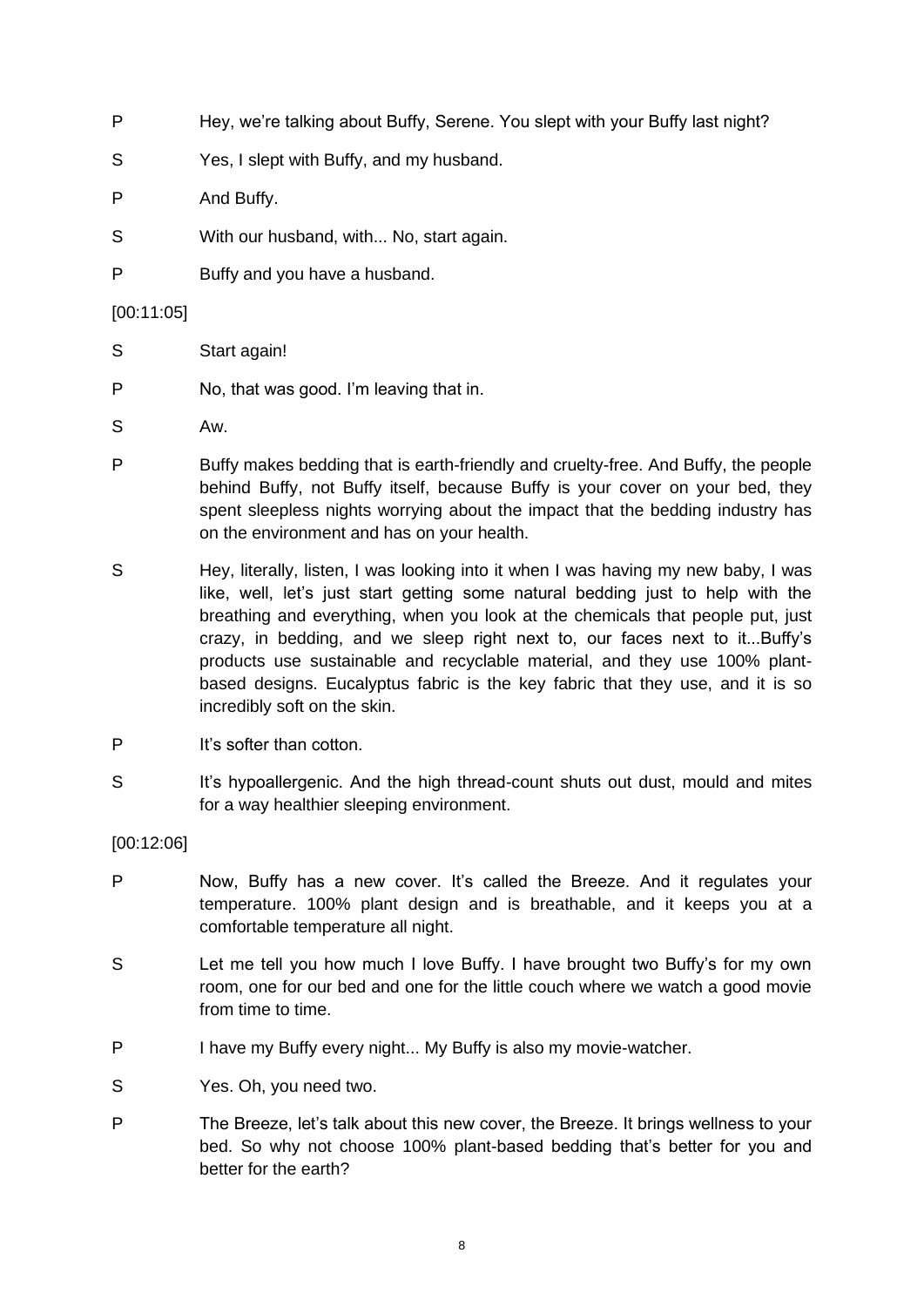- S Buffy offers a free trial, amazingly. You can try the comforter in your own bed for free, and if you hate it, return it at no cost.
- P I doubt they're going to hate it.
- S But you're going to love it. My husband, he's very picky about comforters, very picky, and he didn't even know I'd brought it. And he was just experiencing it and said, oh, my goodness, what is this? This material is the softest material I've ever felt in my life.

# [00:13:10]

- P You guys have to try it for yourselves. So for \$20 off your Buffy comforter, visit Buffy.co, that's B U F F Y, dot co, and enter trimhealthy, okay. That's \$20 off your Buffy comforter at Buffy.co. Enter trimhealthy. I love my Buffy!
- S This is the PODdy with Serene...
- P And Pearl.
- S Get it right, it's P- O- D- D- Y.
- P In light of this miscarriage and thing, even though you weren't far along, you still loved this baby and this...
- S Yes.
- P How do you grieve? Is it a grieve of loss and despair or...? You said, Pearl, I'm crying, but, in a way, I'm not sad, but I'm crying and I'm crying. I am crying over this baby, but then... And at one point, you didn't know if you were going to lose the baby, and you were just hoping still and just like, what do I believe for her? Is God choosing for me?

# [00:14:05]

- S We were actually at a baby shower, and I actually had, TMI, stopped bleeding for a while. And I'm like, oh, hope came inside me, and I'm like, oh, maybe this baby's going to live, maybe it's, and, of course, it lives in eternity, but maybe this baby's going to come to us. And I was so hopeful. But then I thought to myself, but then I was afraid to hope too.
- P Yes.
- S You know, like, oh, you know, blah-blah-blah... But I felt to not make a decision until God decided. I feel like sometimes in life we can decide before God decides, and I didn't want it to be on my hands.
- P Yes.
- S When it's under the sovereignty of God, I feel like I can rest. And I think there's a rest in this. So I am grieving and very, very tender about it, but there's no depression or feeling under or feeling down, because I feel like I can rest that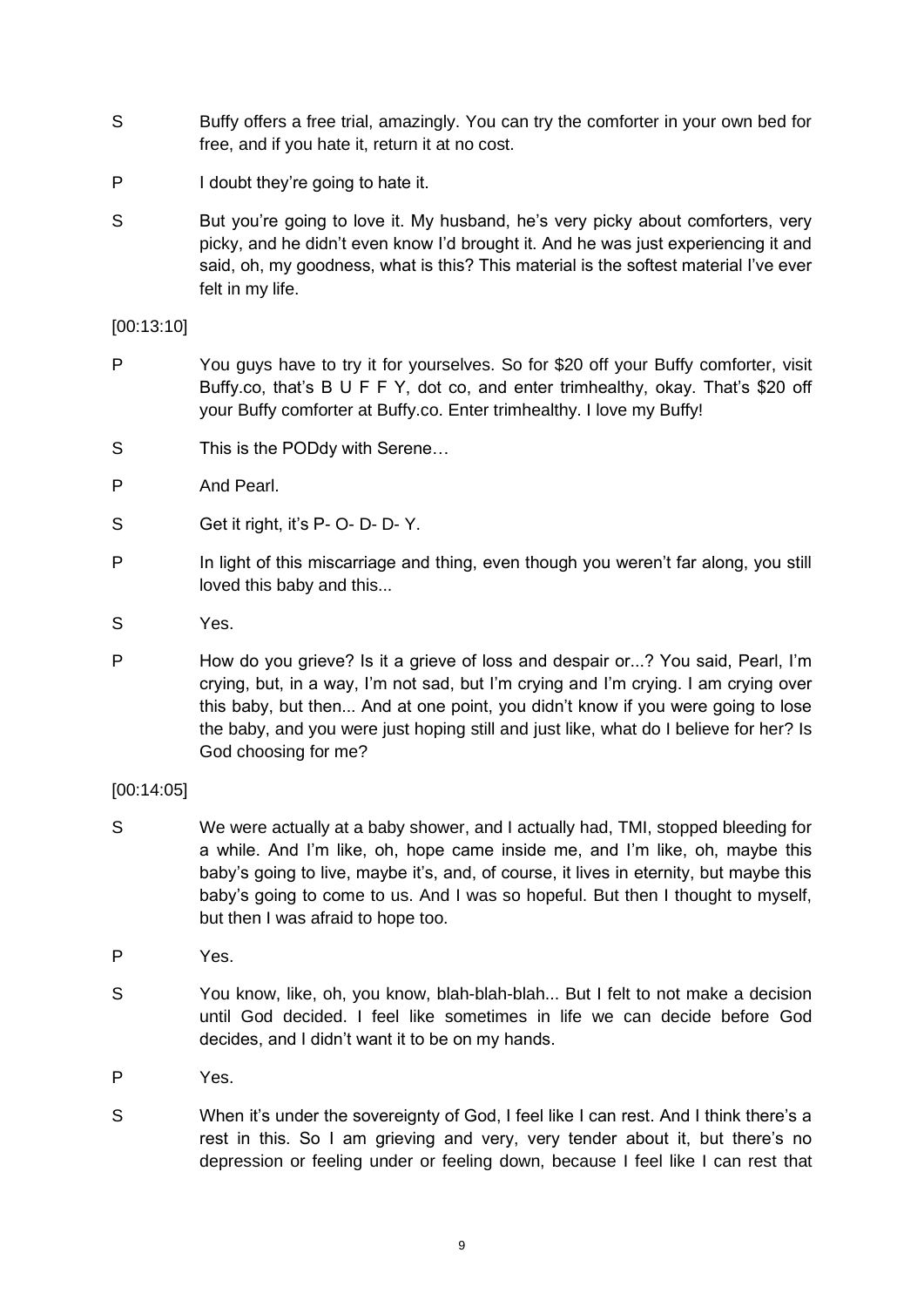God decided, because I know that I put my faith into it and my hope into it. Even when I had symptoms saying otherwise, I still held on for that baby.

- P Yes.
- S And even when it finally happened, and I realized I'd lost the baby, there was a doubt that went through my brain, like why did you do all that hope and faith, and nothing? And then I felt like the Lord say, but I was pleased with you, I was pleased with you. So I felt like Himsaying, good job. It's like you did what you were called to, you're always called, you're always called on the side of life, you never give up on life, and I'm sovereign.
- S And I don't believe He took my baby. I just believed He received it. And that's how I see it. And I believed He received it in sovereignty. Because other times there's been incredible miracles. We have our sister, Vange, who's baby, Tiveria, she had a subchorionic tear in her womb, that's the inner lining of the womb, the middle lining of the womb. And sometimes women can have little tears, and it can make themlose their baby. They bleed terribly. But hers was torn all the way round, except there was 1 cm remaining. She went to the ultrasound, and the guy said, look, there's not much hope for you. When you even take a walk out of my office to your car, you'll probably tear that extra little bit and your baby's gone, so don't get your hopes up too much. But they just prayed for life, and God did intervene on their behalf. And she had an incredible miracle. She felt the presence of the Lord come into her room, and it was to the point where she felt like she couldn't even breathe, it was so strong. And she knew that she was healed. They went to the ultrasound... And this was about eight months later. She didn't even feel... She had bled so much internally, but the placenta was over the opening of her womb, so she couldn't bleed out. She was haemorrhaging internally and getting really big. It was a very bad situation. She hadn't felt the baby kick for, I think it'd been almost seven months she didn't even feel the baby.But God came and did a miracle. And they went to the ultrasound, and not only was there no tear any more, but he said it was not scientifically possible for all that blood that she'd bled into her womb to be absorbed that quickly. He said, this is just a supernatural miracle. So her name's Tiveria Life, which means Raging River of Life.
- D Oh, that's Tiveria.
- S And that's that testimony. And sometimes God does intervene, but other times, I feel like, for His sovereignty, because He has an eternal scope that we don't, sometimes He chooses not to intervene. But I never believe that He plans or takes our babies. I just think sometimes He chooses to receive them because He's got great plans and purposes for an eternal kingdom too. I don't know, I can't think for God, but maybe some of our babies are created for Heaven and some maybe for earth. I don't know, but I just feel like He received my baby, and that gives me rest, because I know that He moved on behalf of Tiveria because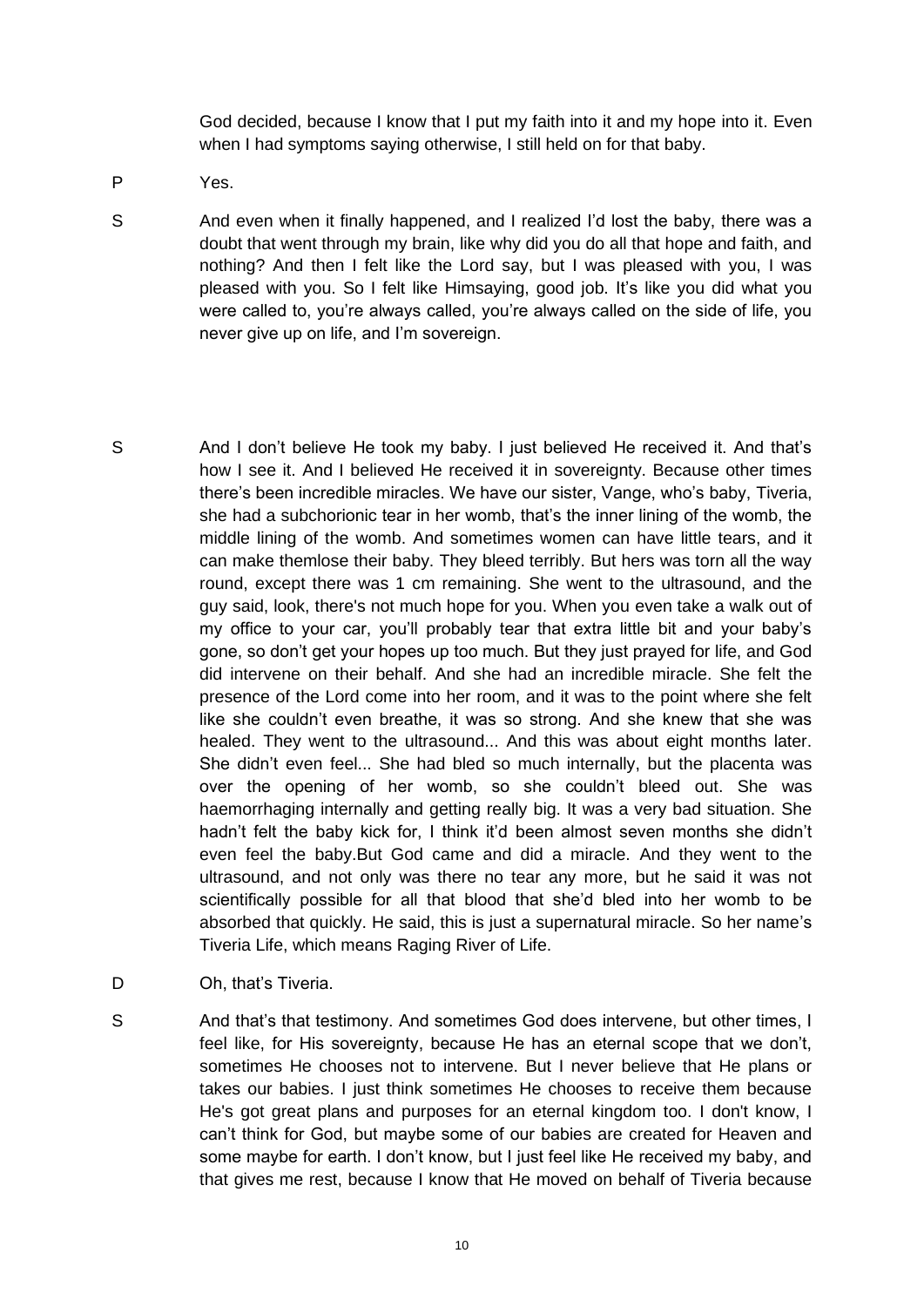she has a purpose here. So I have this rest that if God had a purpose here, here for my child, that He would've intervened. That's just my thoughts. Maybe I've got it wrong.

- D No, I feel the same way even about mentally handicapped children.
- S Yes.
- D That we don't a full picture of why... And for us to even use the phrase handicapped may be off. We may be handicapped...
- S Yes.
- D In many ways over and above their handicaps. They're different, that's for sure, but to say that... I mean, if we're thinking as eternal thinkers, not tiny, tiny grainof-sand-amount-of-time-while-on-planet-earth thinkers, but long-term eternal thinkers, we don't know. We just don't know. We don't have the full picture.
- S It's like our friend. Erin Harrison, a shoutout to her. She's the most beautiful, sweet, incredible mother, incredible mother. She's been fostering children with special needs, and she's been fostering this sweet, little Down's Syndrome girl. And there's been a lot of people praying for healing for her, and Erin Harrison was like, yes, I want healing, but she's so lovely, she's so just wonderful...
- D The way she is, yes.

[00:19:12]

- P Yes.
- S She's so loving and cuddly and smiley.
- P And she's like, I'm going to pray that she doesn't have any problems with this Down's Syndrome, but I'm not praying to change her.
- S Yes.
- D Wow.
- S So it's like she's so in love with who she is. And this little, sweet child is, And she's, hopefully and prayerfully, going to be able to adopt her. But this little girl has brought so much joy just with who she intrinsically is, even in her Down's Syndrome. It's made her... I don't know. The Down's Syndrome children I've met have been some of the deepest lovers...
- D Yes.
- P Yes.
- S With just such simple love.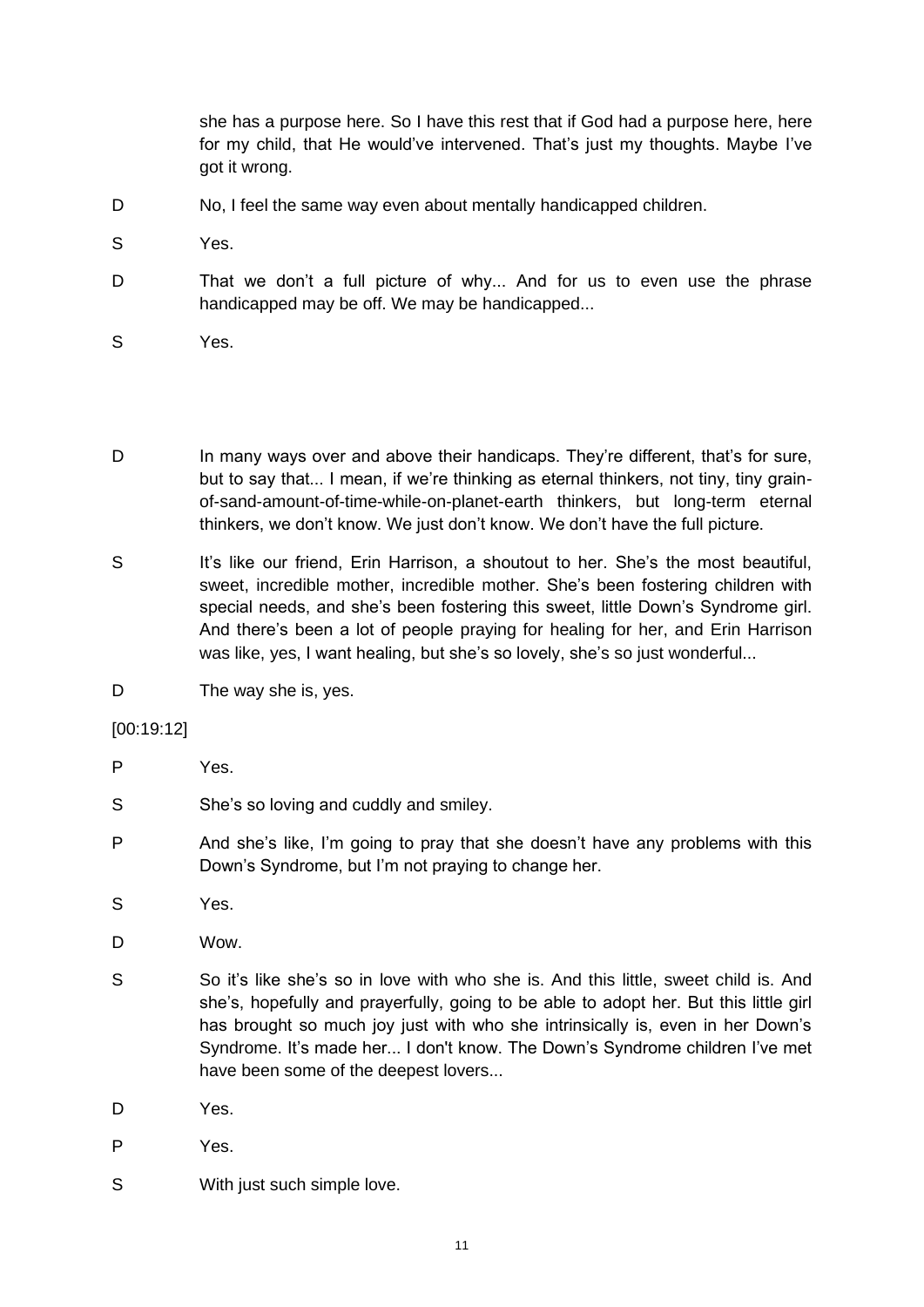D Smiley, little puppy-cuddlers.

[00:19:44]

- S Yes. Not like love with other intentions of like if I do this, you'll give me that. But it's just sweet, just innocent love.
- D True.
- S I don't know, so, yes, I just... There's a lot of rest in that for me. And I think the beautiful thing is that there's, like you said, Dan, the scope of it is that the eternal life is so much more real than this life that we live now, and this is just a vapor.
- P Hey, you're listening to the PODdy with Serene and Pearl. And I'm Pearl. And who are you?
- S I'm Serene.
- P Oh, yay, we love talking about Billie, Serene.
- S Oh, I actually love, love, love Billie.
- P And that's because self-care and routine are always important, right. We know that as Trim Healthy Mamas. But whatever you're using to get ready for the day should make you feel amazing too.

# [00:20:42]

- S Yes, it should. And I love Billie's razors, I love all of Billie's products.
- P Yes.
- S Do you know that they also have makeup-removing wipies now that I let my daughter try? She's 21 and very sensitive skin. African skin that's over-dry. And every makeup-removing wipe makes her come out with like hives. This is the first that is so gentle. It removes her makeup, but totally leaves no irritation.
- P Billie has created everyday essentials by delivering premium razors, it all started with their fantastic razor, and high-performing body care directly to you. No pink tax, no visit to the drugstore, no breaking the bank.
- S No finding a lady to get the key.
- P You always say that.
- S Yes, I have to say it every time, because that's the most annoying part about getting those more upper-end razors. They're in those little plastic boxes that are all locked up. You have to find the lady with the key.
- P Yes, I know. If you want a good razor, you need a key. No, not any more. Go to mybillie.com to get their starter kit for just \$9. It's incredible. Listen, this includes their award-winning razor, two refill blades, and this is the thing that Serene and I love, the magnetic holder that keeps your razor safe...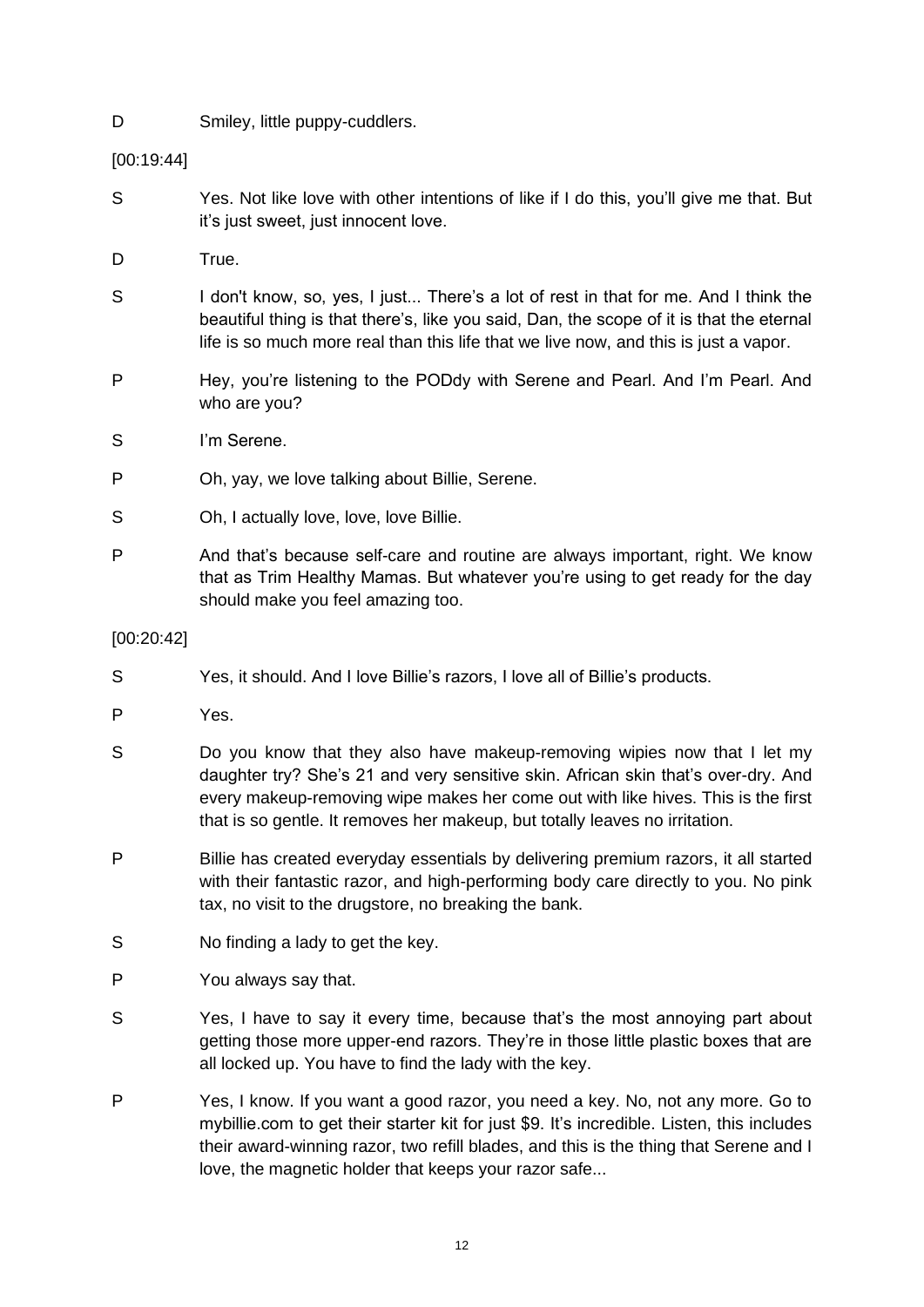S Oh, every time you put your razor near that magnetic holder, poof, it just pops into place.

[00:21:56]

- P Jumps into it.
- S It does, it jumps.
- P It keeps your razor safe and dry in-between uses, and you just have it right there in your shower.
- S And I've said this over and over, but that lick-and-stick little doodads that you use for the other razors...
- P No, it doesn't work.
- S To hold them to the wall of your shower, they fall off the wall of the shower and then your shaver gets all yucky in the corner of your shower. I hate that.
- P So, remember, it's just \$9 to get your starter kit plus free shipping.
- S Hey, that'san amazing price for a Billie.
- P Yes. So here's how you spell it. My, M Y, and then Billie, B- I –L- L -I -E, dot com, slash...
- S Trimhealthy. Listen, this is how much I believe in it.

[00:22:31]

P Hey, Serene... Slash, trimhealthy. You keep talking over me. Yes. S And, guess what, this is how much I believe in it. I've got all my older girls... SP I didn't quite catch that. S Oh, sorry, Siri, get off of my advertisement. P [Overtalking] Siri. That's funny. I said, Billie. Siri thought I said, Siri. S That's funny. Hey, this is how much I love my Billie. I've got all my older teenage girls hooked. They all love Billie. P Oh, I know... S They have their own Billie. I said, get your hands off of my Billie, get your own. This is the PODdy with Serene… P And Pearl. S Get it right, P- O- D- D-Y. Can I say something very spine-tingly right now? P Yes.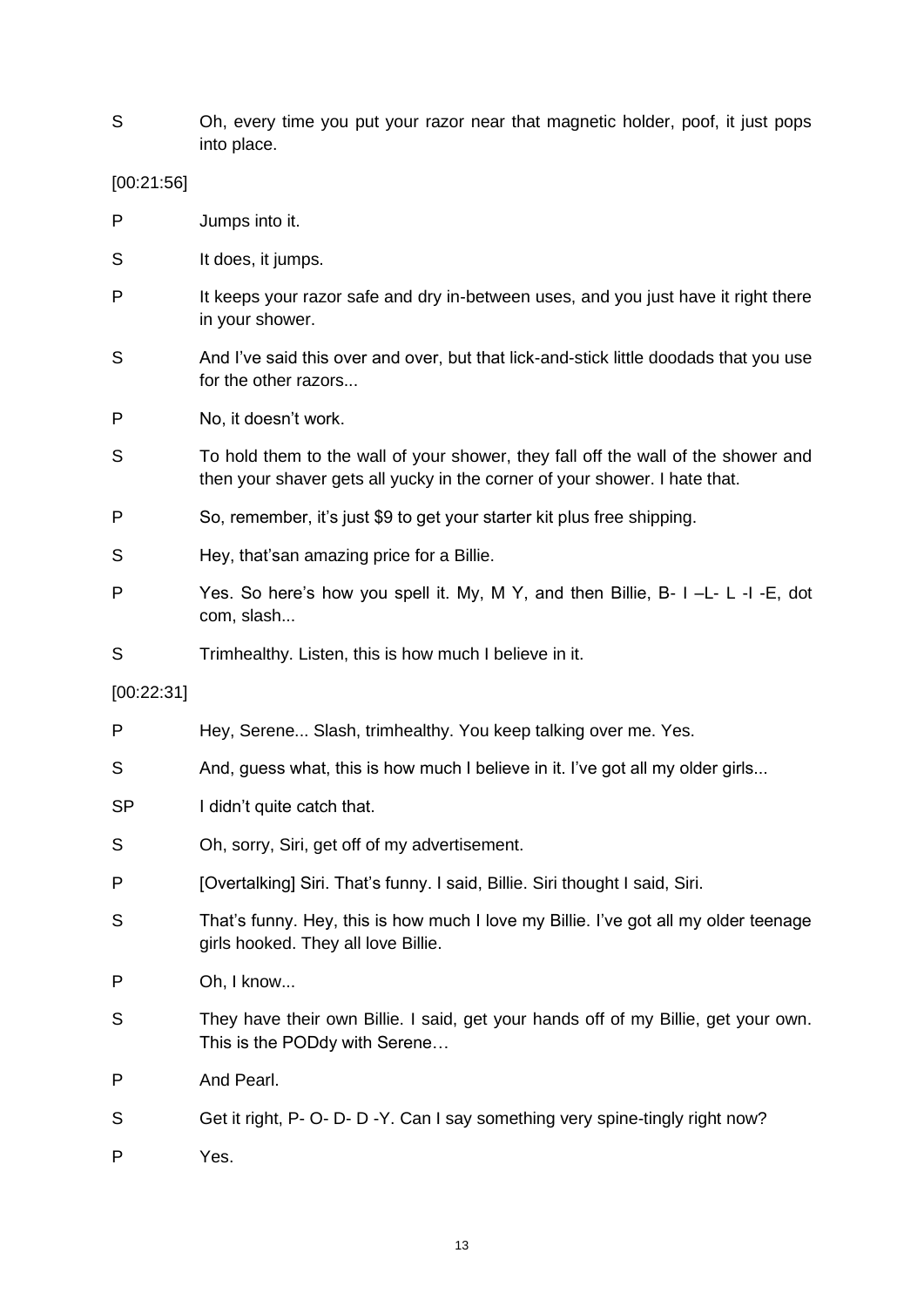## [00:23:11]

- S And I don't know... You know, I've really received incredible words from the Lord, where I've felt like they were like, whoa, that's totally for me. But the night before I gave birth to my Remnant, I didn't know I was even having a boy...
- D Remy?
- S Remy.
- D I didn't know that was his full name.
- S Yes, I didn't know I was having a boy or a girl. But I knew that if he was going to be a boy, we were going to call him Remnant. Well, I was going into labor three weeks early. We'd just finished two books, The Plan, Trim Healthy Plan, and the Trim Healthy Cookbook, and it'd been real stressful, because we had the publisher just kind of like on us to make sure we have hit our deadlines. And it was stressful on my body. And I tend, well, I don't want to speak that over me, but in the past, I had tended to take stress internally when I was pregnant, and it would turn into just a bunch of Braxton-Hicks contractions, and I'd end up with early babies.
- D Yes, yes.

[00:24:01]

- S Like the year I adopted six children in one year and ended up with a two-month early baby. Things, I just feel it through contractions somehow.
- D Yes, circumstances can trigger you to go into a birth, yes.
- S Yes, with me, yes. Prayerfully, that's just in the past. But, anyway, so I was just starting to feel contractions, and it was three weeks early. And I kind of know that when my babies are early, their lungs aren't quite ready. I had another baby three weeks early, and her lungs weren't ready. And so I was a little bit stressful about it, and I ran into the bathroom, and then... To be alone to talk to the Lord about it. And my toddler came in and was eating an apple and tripped over, I don't know, like the clothes hamper and started choking on the apple. So all the children were in, because I was like, ah, the baby's choking! All the children came in. So a place where I went to be alone to just talk with the Lord about, am I going into labor, what's going on, then the whole family's there, and I'm just kind of feeling like, ah, feeling overwhelmed. So I just go out to my room and grab the Bible and kind of peel it open with my nose. And it's going to be my own paraphrase here, but it was just right there. It was, hearken unto me all ye remnant of the house of Israel who are born by me from the belly. It is I who carry you from the womb. It is I who deliver you. And it was all talking about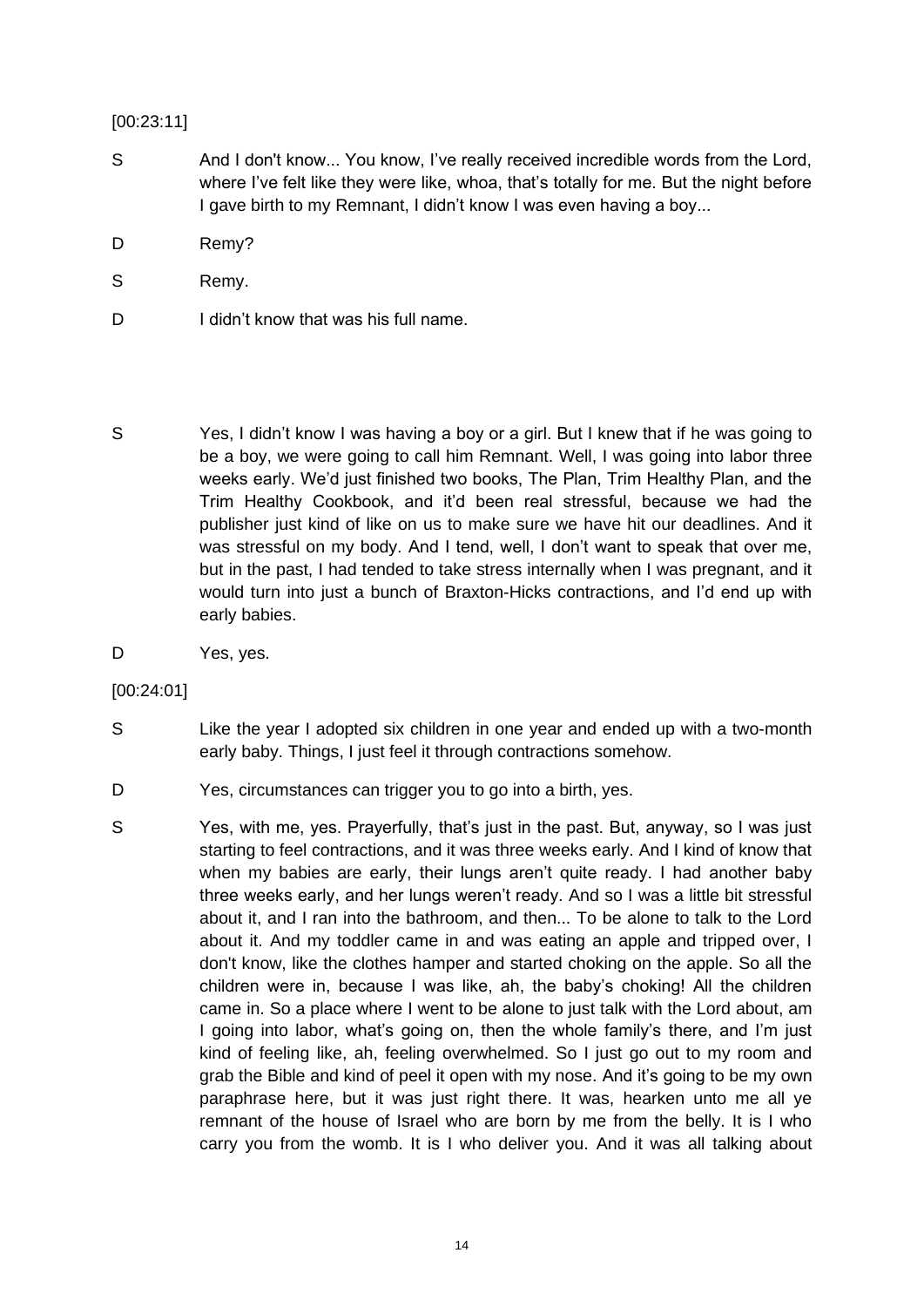delivering and carrying a baby from the womb. And it says then, It is I who carry, even unto a hoary head I will carry you. I will deliver, says the Lord.

[00:25:20]

- S Anyway, I'm like, okay, so tomorrow I think I'm having Remnant. Because it said, Hearken to me all you remnant of the house of Israel who are born by me from the belly...
- P Because you'd already chosen the name.

- S Yes, I'd already chosen the name. I had spine-tingling. And then every other labour, I have to walk around to get into labour, and walk around the side room, you know, the early ones, but other than, to keep the labour going, to walk around. This one, nothing would happen. It was going to happen, anyway, believe me, I had contractions and all that that went along with it. but it was just slow. But whenever I lay down, that's when it happened. And when I walked around, it would kind of stop more. So it was like the Lord was doing it. When I did action, it wouldn't. But, anyway, all that to say He was doing the work. And it says, I will deliver, says the Lord. So this was just for this particular situation. But when the baby was born, he had breathing issues because he was early, and it was like a 90 mile trip to the hospital. But I had that beautiful Rhema word from the Lord, even unto hoary head I will carry you. And we've had some difficulties with him, with his health, but it's a beautiful thing. I remember that word, and it's been my anchor. Even unto hoary head I will carry you. And I feel like I've got that promise for him.
- P Hoary head means grey-haired and old, right?
- S Yes, even unto... He will grow old. I will carry him till he is old. So I've had that promise. It's such a beautiful promise for me, and I've really needed that with Remnant, so it was God's gift. But this time, with this baby, Pearl and I were talking about how do I make sense of this? Does He have some for earth, does He have some...? Did the devil just snatch it out of my...? Like all these questions that I have. But I opened my Bible this morning, and I don't know if this is the Rhema word or not, I don't want to just put it into God's mouth, this is in Isaiah 45...
- P And that's God talking?
- S Yes, and it was just... It's part of a chapter, and, of course, there's deeper meaning, and, of course, literally, literally part of some other meaning that has nothing to do with what I was going through, but God can pull out a scripture and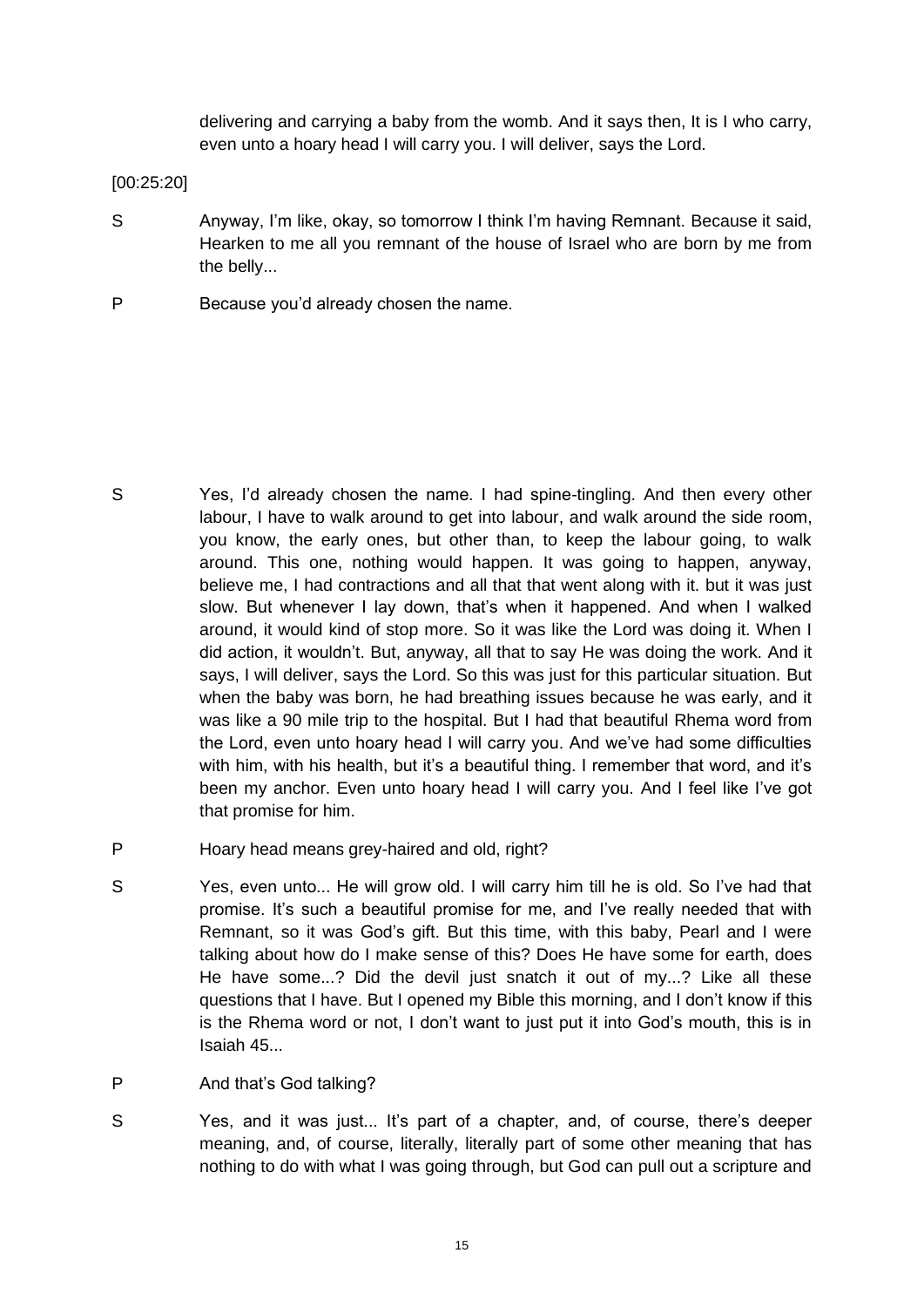speak straight to you, Why do you question me about the destiny of my children? Because I'm like, why not for here, Lord? Why did this baby get taken and not my other...? Why did this baby get stolen from my womb? And I felt like Him say, why do you question me about the destiny of my children? I felt like it wasn't just mine, it was His first. And He has a destiny, and maybe that destiny is eternal kingdom. Maybe there's eternal purposes in Heaven that we're all eventually going to find out...Those who believe in Christ are going to be there in this eternal kingdom. And we have purpose there, even more than our purpose here.

- P Right.
- S And I felt like He said, why do you question their destiny? I know more than you. And that was incredibly comforting to me. And then straightaway, I just flipped over to the next page, and right away these words came to me, still Isaiah 45, but just on the next page, it said, in Yahweh, in God, all of Israel's offspring will triumph and shine.
- S And I felt like Him say to me, it's not like this baby died and has gone and is in the grave. No, in God, all of your offspring will triumph and shine, because death in... When we are saved, it has no sting. They still triumph and they still shine. And that was the comfort to me, is that my baby lives and has really triumphed, has triumphed over the situation.

[00:28:40]

- D And that purpose has not come to an end.
- S Yes.
- D Purpose wins.
- S Yes.
- D The overarching plan will prevail.
- P Yes.
- D What will happen will happen regardless. And rejoice in everything.
- S Yes. And I do want to shout out and say a loss is a loss is a loss, because of the meaning of life. When we believe that life begins at conception, the promise of that life and the dreams and the fullness of that life, that loss is felt. But I do want to shout out to those who have had stillborns or babies that have, or toddlers or children who are older, I'm not trying to put my grief in your situation, because I feel like when you've had time to connect more and have more memories and have felt that baby more, there's no denying that it is a harder, deeper, more grievous place. And so I just wanted to make sure people didn't... I want to shout out to that, that God is still there and comforts those. I love that, Blessed are those who mourn, for they shall be comforted.

[00:29:57]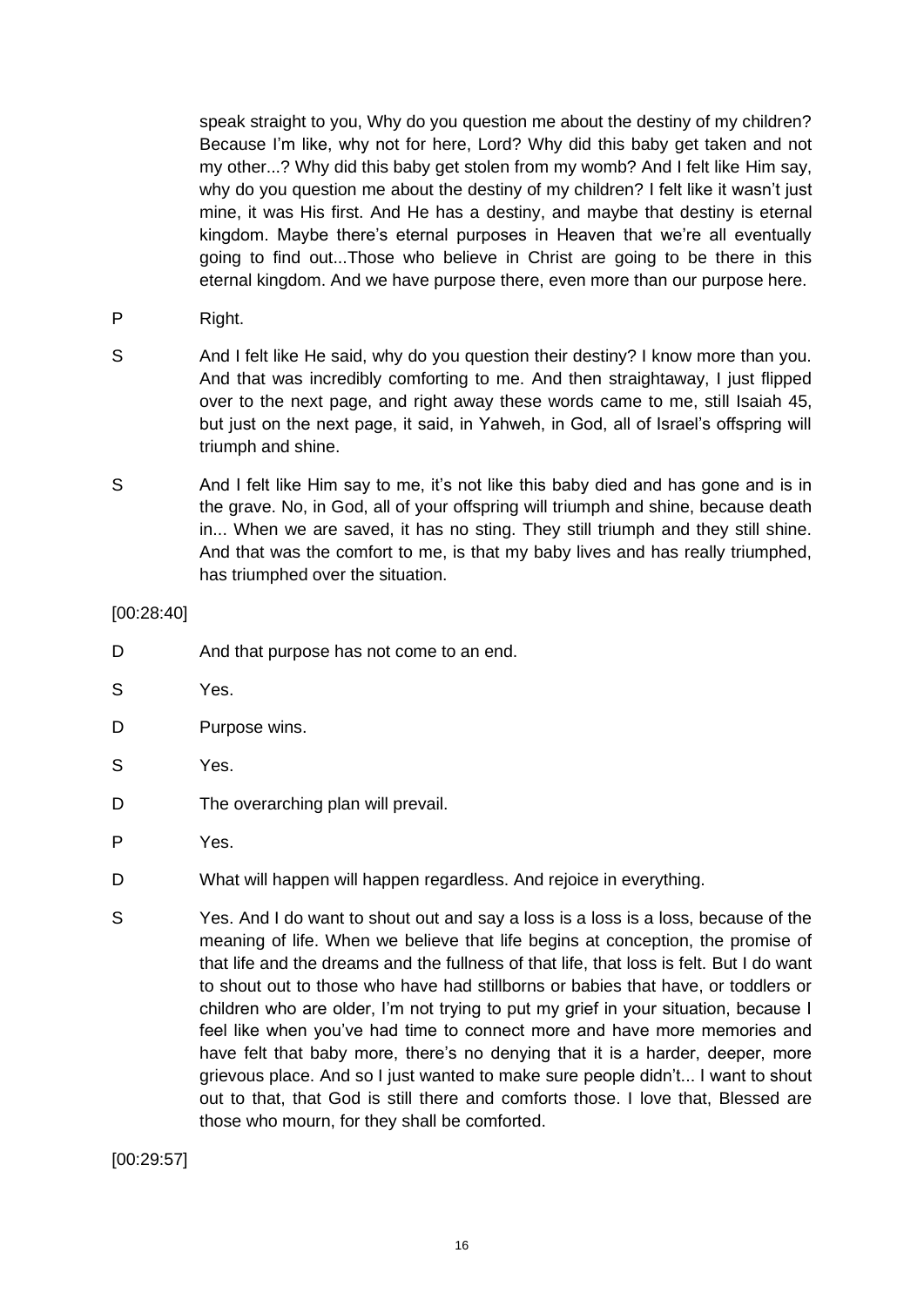- P Yes, and mourning and grief is not a toxic emotion. They're healthy emotions. I think they can become toxic when we lose our faith and when we lose the bigger picture.
- S I think it's so true what you just said, Pearl. Because I have had toxic thoughts that I've felt have been very poisonous to me when I've gotten riled up about something,and just in a second, riled up about something on social media or something that I've heard that I feel like is an injustice. I can feel this, like almost a poisoning of your cells, right?
- P Yes.
- S But this whole week that I have been bawling my eyes out, like literally really letting it hang out, I haven't felt poisoned at all. In fact, I've felt very healthy.
- P Yes, so it's...
- S Meaning it's not toxic, it hasn't felt toxic.
- P No, and laughter is not toxic, and neither is crying, when it is for a purpose of more. It's beautiful to mourn a life, and it's a natural human emotion. I think when it turns... The danger is when we allow it to turn to bitterness...

[00:31:00]

- S And depression.
- P Or, that's true. Things like that,I think, is where we then have to surrender to God and say, you know... And God says, why do you ask me these things? My ways are higher than yours. And then we are called to hope and believe until we get a different answer, I think.
- S Right, and wait for God's decision and not make it ours.
- P Yes.
- S It didn't make a difference in this situation, because God's sovereignty is God's sovereignty, but I feel like sometimes, I want to say this very carefully, and I want to choose my words right, because it could come out in a very offensive way, but I feel like sometimes we can affect the outcome of things if we just choose to go down that path of, I don't even want to hope, because I'm scared to hope, so I'm just going to basically write it off right now.
- P Yes.
- S I feel like that can... Like we've shared in the PODdy, the science of that, and, also, how fear does have a harvest, like faith has a harvest. And I feel like...
- P So you could let the situation, because you lost that baby, completely destroy your hope and faith the next time, right?

[00:32:11]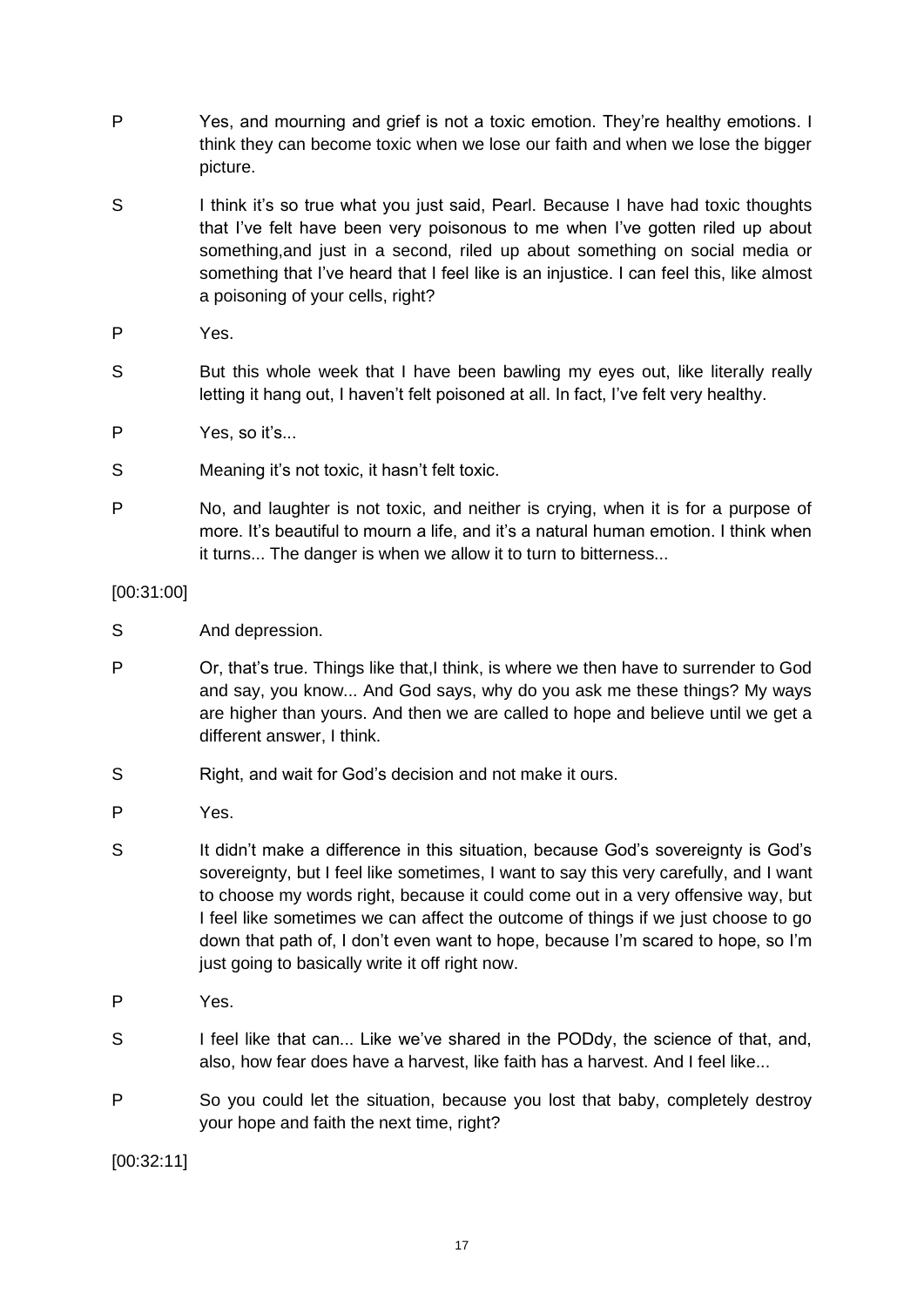| S | Right.                                                                                                            |
|---|-------------------------------------------------------------------------------------------------------------------|
| P | Because you had an outcome you didn't want.                                                                       |
| S | Right.                                                                                                            |
| P | And so that's your memory. And so we can twist our theology to say, well, I<br>prayed, and it didn't work for me. |
| S | Right.                                                                                                            |
| P | But that's not what we're called to either, though, is it?                                                        |
| S | No. We're called to believe It says, blessed are those who believe without<br>seeing.                             |
|   |                                                                                                                   |

- P Yes.
- S And, also, the Bible says God is a healer. And just because some people aren't healed, we don't know why, there are so many... We just don't know why. But we don't necessarily put it on God. I feel like He receives them home...
- P Yes.
- [00:32:47]
- S Because He's sovereign, but I don't believe He planned to take them home either. Maybe I'm wrong, because I can't think for God. But I just really believe also that we shouldn't throw in the towel, and that God is pleased when we have faith, even when the outcome is not what we want. It still pleases Him, and it's still a powerful force. And I really feel like I had a better week. I could've had a really bad week.
- P Yes, because there's that moment you come to of like, okay, my baby's gone. I hoped and believed, and my baby's gone. And so then you have to readjust, okay, so I'm no longer hoping, now I'm mourning, right?
- S Yes.
- P But sometimes we can put ourselves in this place, oh, let's just prepare myself. Oh, I'm probably going to lose my baby. I can't even be happy. I'm just going to worry. I'm just going to live in fear. And so then you can spend the whole time being there in the grief, or hoping and believing, and then you have to make the decision, okay, I can grieve, but I can deal.
- P Hey, you're listening to the PODdy with Serene and Pearl. And I'm Pearl. And who are you?
- S I'm Serene. This is the PODdy with Serene...
- P And Pearl.
- S Get it right, it's P- O- D- D- Y.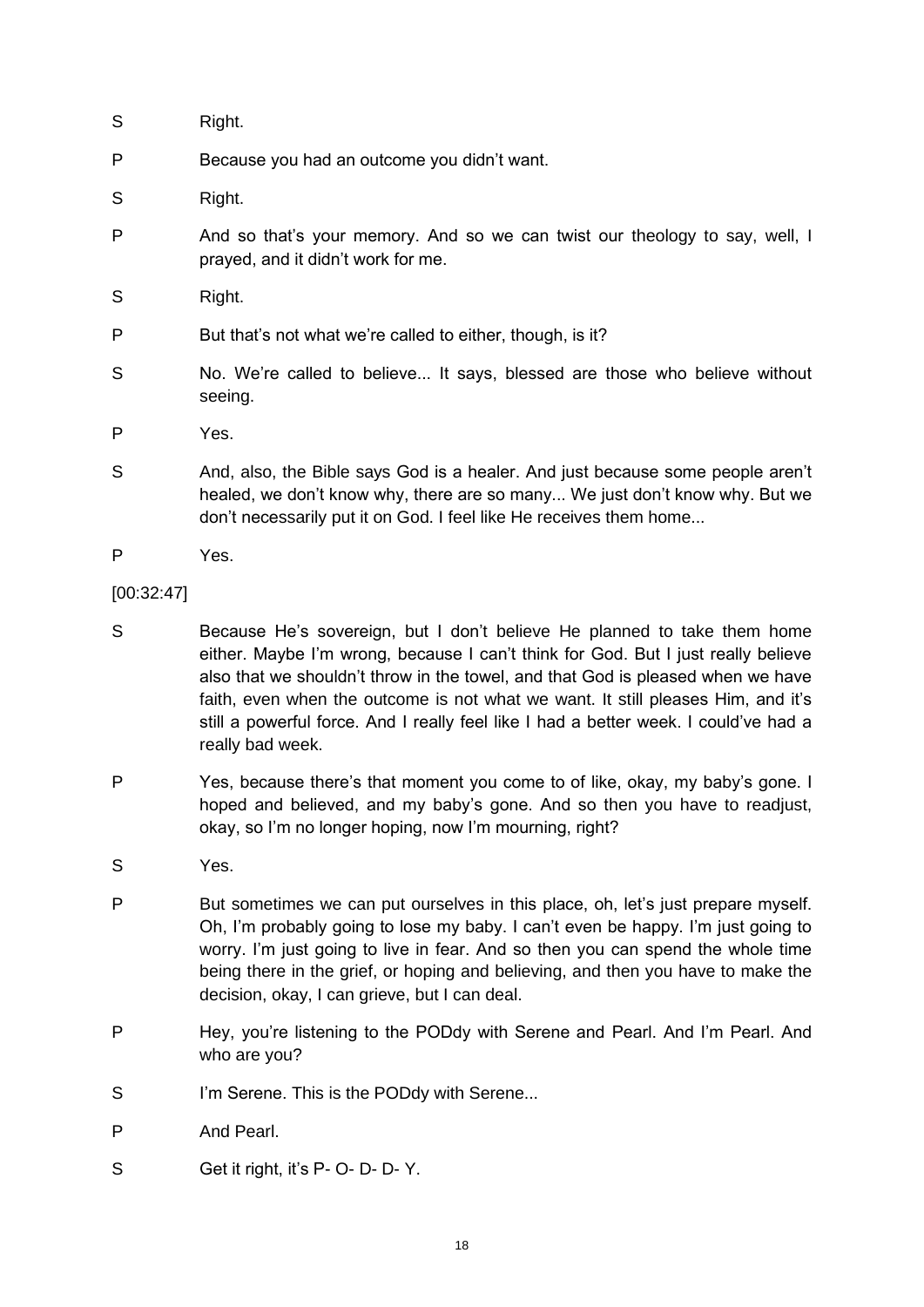# [00:34:05]

- S You know, Pearl, it's interesting, because you think if you would practice the grief and practice the lack of hope, that you'll feel better when the outcome is bad. You'll be so used to it you'll be so, what's the word...?
- P Accustomed?
- S Conditioned...
- P Yes.
- S In your mind that will be easier to receive the bad news. I actually think opposite. Because that first week when I was thinking that there was no hope, the first part of the week, I was thinking there's no hope, and I was basically saying, well, blah-blah-blah...
- P Yes.
- S I was having a really bad week, and I was feeling really pretty down about it. But remember that day, two days, I decided, no, I'm not going to decide, I'm not even going to decide until I see the negative test or see a test that it's not there. I'll align my heart with God then. But until then, I'm totally beyond all symptoms, beyond heavy bleeding, beyond everything. I'm just, just believing.
- P Yes.

#### [00:34:56]

- S Well, when I found out my baby was gone, I found it easier after the faith than even the feeling of preparing for it, preparing for the bad news. It's like faith prepared me for the bad news. Is that weird? I don't know. It just made me...
- P It's so weird, but it's so cool, though.
- S It just made me emotionally healthy for it somehow.
- P Because it was healthy and positive all the way through.
- S Yes.
- P Fear is never healthy. Yes, it's natural to humans, but that doesn't mean it's healthy.
- S Yes.
- D Some women wait three months before they allow themselves to get excited or announce that they're pregnant. Do you do that?
- S No, and that's why I'm so happy that we're doing this PODdy today, and that's why I even said to you guys, why did you have to know that we were pregnant before this PODdy and before we decided to have a PODdy about it? I was just like, I want you to know, because you're close friends of mine, that we were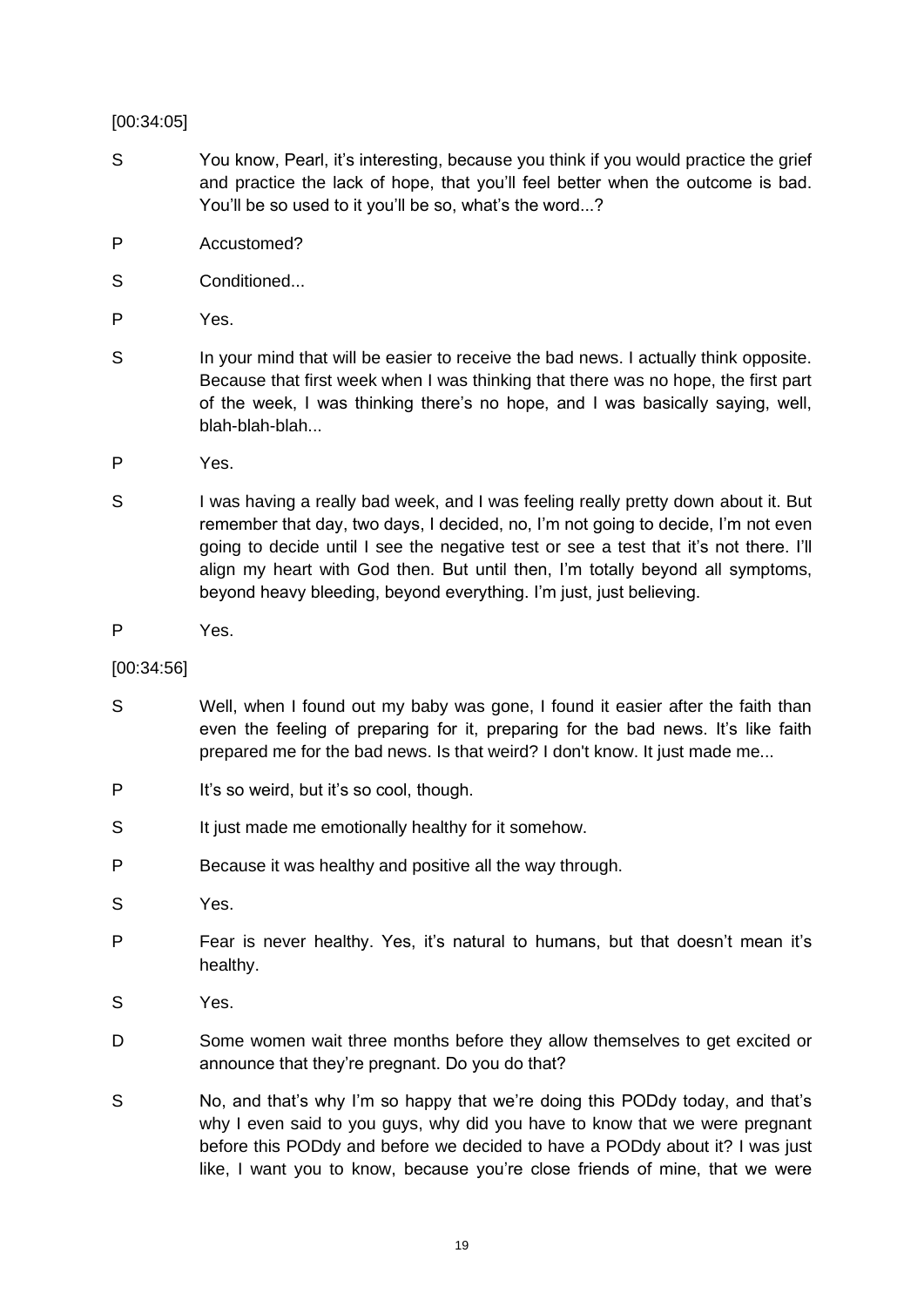having a baby because I want this baby to be celebrated, because it does exist, it's reality. And I feel like if we don't let ourselves get excited about it or let family members know, it's almost a disservice to the baby even though no mother would dream of doing that. And I hope I'm not disrespectful by saying that, but I feel like every baby...It just shows the reality of when life begins, if we allow ourselves to celebrate life. It's like, would you stop celebrating a six-year-old if they die? You know what I mean?

- D So you're saying to pretend the baby doesn't exist in order to manage your emotions...
- S Yes.
- D Is counterproductive, or at least is not really the...?
- S I understand why the women doing... Because pregnancy is such a vulnerable time, especially in the first 12 weeks.
- P It is. The first three months...
- D Yes.
- S It's such a vulnerable time.

[00:36:33]

- P There's a lot of loss of babies.
- S Yes.
- P But you're just choosing, your personal self, you're not saying for anyone, is to celebrate every baby that God gives you.
- S Yes.
- P And, you know, you could look at your age and say, well, hey, 43, miscarriages are even more now. It's not because...
- S And not planning...
- P No, but you don't have to believe that.
- S Yes.
- P But all I'm saying is, for you, if God chooses to bless you to carry life, you're going to celebrate it.
- S Every time, and I'll still take those early six days, early tests, to make sure I know every life that I conceive. Because I'm just like, I'd rather know and celebrate and plant a tree... And my husband was like, well, let's plant a tree for each of the babies. We lost a baby 18 years ago, the one I was saying, in the rosebush, but we don't live at the place any more, so we're going to dig it up and bring it to our house where we live now. And my husband's like, let's put them in the plot where